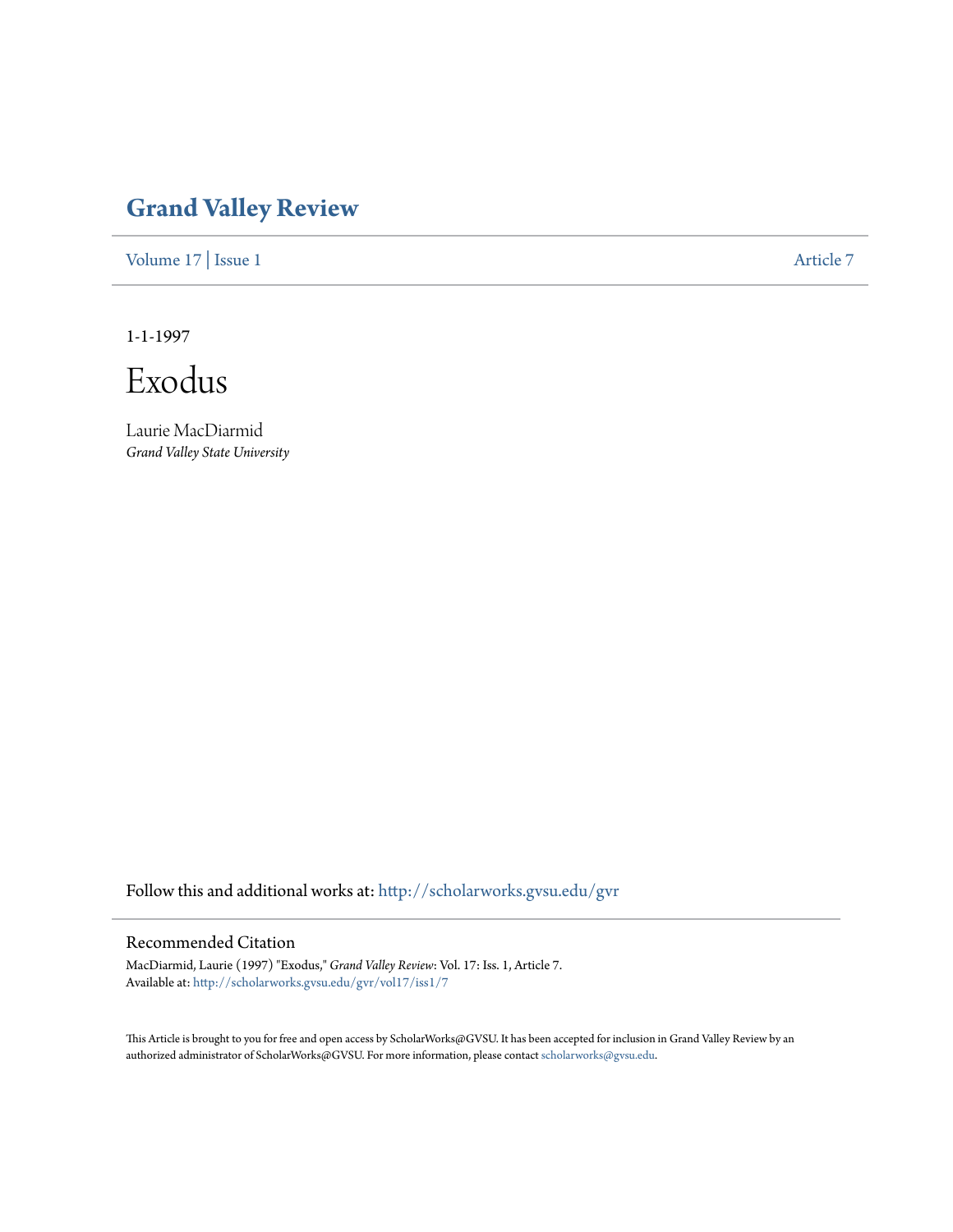# **Exodus**

### *by Laurie MacDiarmid*

#### $+$

**"Y** ou know," their mother rolled her window down, took a deep breath, and rolled it up again, " $-$  we're going to love this. Mark my words." She'd been chanting it ever since they'd left Pittsburgh four days ago, about once every other hour.

Maura wrote *mark my words* in her mind. She put a check mark against the sentence and then underlined it. *Yes,* she thought, *we are.* 

"It'll be an adventure," their mother went on, talking to no one. "A real live adventure. Right now, your father's busy finding us a big, new house in a nice neighborhood, and you'll all have your own bedrooms. No sharing. Won't that be nice? I know Maura will love it. Won't you, darling? And, what's even better is that in the fall

**Laurie MacDiarmid is a visiting assistant professor in the English department. She writes poetry, fiction, and non-fiction. She recently joined GVSU from the University of Arizona.** 

you'll be going to one of the best private schools in this hemisphere."

Actually, "one of the best private schools in this hemisphere" was their father's phrase. It sounded  $f_{\text{unnv}} =$  high and quavering  $-$  coming from their mother's small mouth and voice. Their father, thousands of miles away, might have been practicing ventriloquism on his wife.

"Adios." Maura's little sister Vicky giggled. She had one of their new Spanish- English books

splayed open over her knees. Maura could see a cartoon cockroach dancing, a guitar and a blanket thrown over its shoulders, on top of a pitcher of lemonade. *The cockroach can)t walk anymore,* Maura read, sideways, *Because it doesn)t have any lemonade to drink.* Musical notes spilled over the Spanish words into the margins.

"That's right," their mother said. "Say it. Adios Pittsburgh. Adios Ohio. Adios Kentucky. Hola Mexico City." She pronounced it Mehee-co. Maura cringed.

Maura knew better than to say anything. In her overnight bag, she had the tiny Spanish-English dictionary that Frank, one of their father's grad students, had given her. She also had a special notebook for recording important phrases; she'd started to copy entire sentences and their pronunciation. In one column, she wrote the sen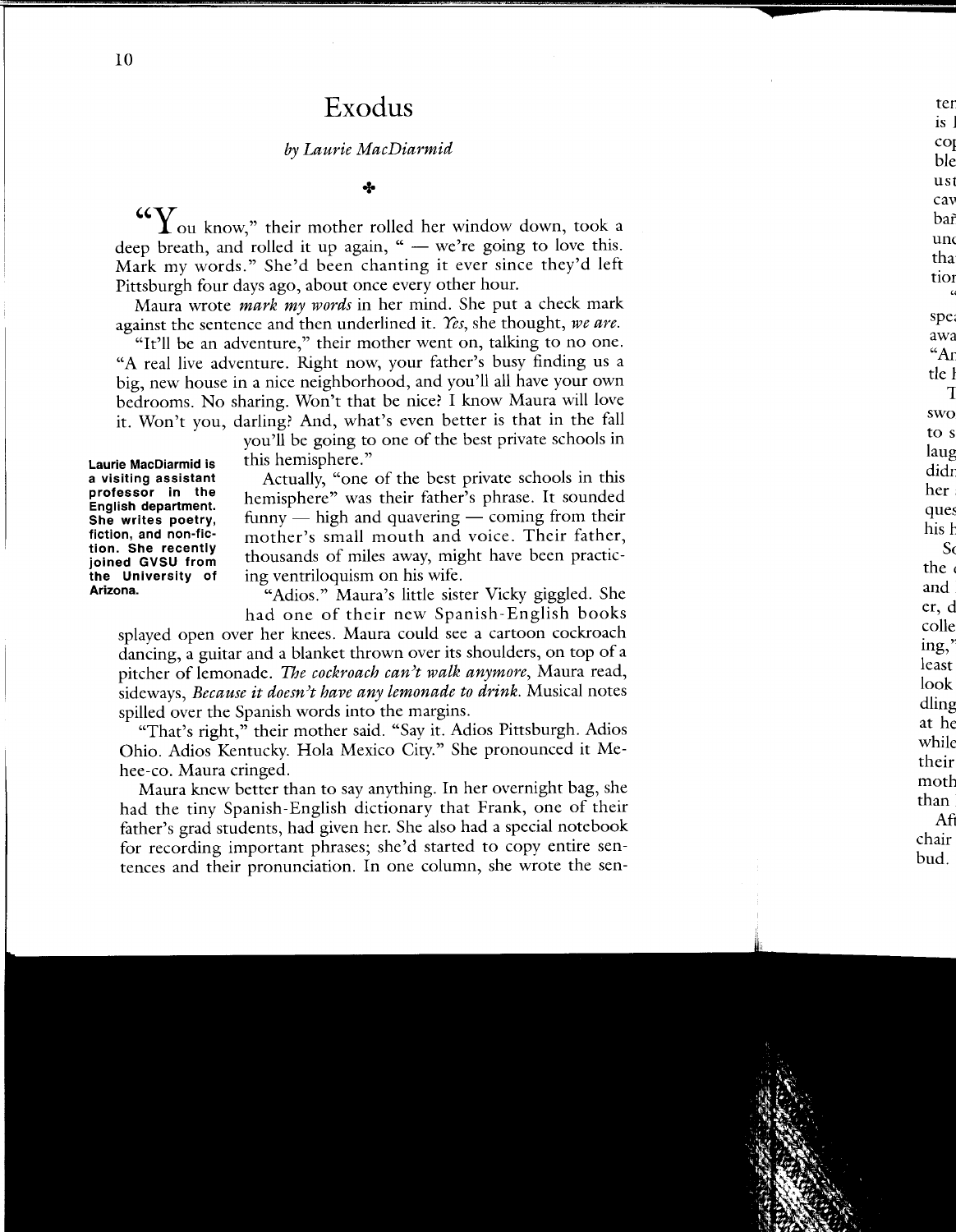tences in English: My name is Maura. How do you do? The weather is hot. I feel ill. Where is the bathroom, please? In the next, she'd copied the sentences in Spanish, and how to sound them out, syllable by syllable: Me llamo Maura (may YAHmoe Maura), Como esta usted? (COEmoe esTAH ooSTEAD), Hace calor (AHsay cawLORE), Me siento mal (may seeENtoe mawl), Donde esta el baño? (DONday esTAH el BAHNyo). Maura practiced these phrases under her breath until the syllables blended into a weepy little song that repeated itself in her head whenever she bothered to pay attention.

"Pretty soon," their mother said, voice rising, "you'll all be able to speak Spanish like natives. I can just picture it. You'll be chattering away with each other, with everyone else." She paused for a sigh. "And then maybe, just maybe  $-$  " She caught her breath with a little hiccup.

Their mother had taken three years of Spanish in college. She swore she remembered nothing, even though she was always trying to say things in this pathetic, overeager fashion, screwing them up, laughing and then apologizing  $-$  mostly to their father. He certainly didn't think it was too funny. In fact, he got pretty impatient with her attempts to say anything, cutting her off in mid-sentence with a question about dinner, or about car maintenance, or just chopping his hand down in the air like a guillotine blade.

Sometimes, if their mother tried to say something in Spanish at the dinner table, their father would draw them all  $-$  Maura, Vicky and Billy  $-$  into her punishment. He'd hunch his shoulders together, digging his fork into his meat or scraping it across the china to collect a pile of rice. They all knew what was coming next. "I'm trying," he'd say, enunciating each syllable, "to listen to Cronkite. At least he has something interesting to say about the world." Or he'd look at them each, one by one, from underneath his eyebrows, twiddling his knife. Then he'd clear his throat, while their mother looked at her plate, fascinated by the broccoli in its congealing butter, or while she shredded her napkin in her lap, and after they'd all held their breath for a good few seconds, he'd announce that "their mother" was "incapable of communicating in any language other than English." Even then, he'd add, she had problems.

Mter a little speech like that, their father would sit back in his chair and smirk to himself, turning his mouth into a glistening rosebud. It reminded Maura of her grandmother's - his mother's -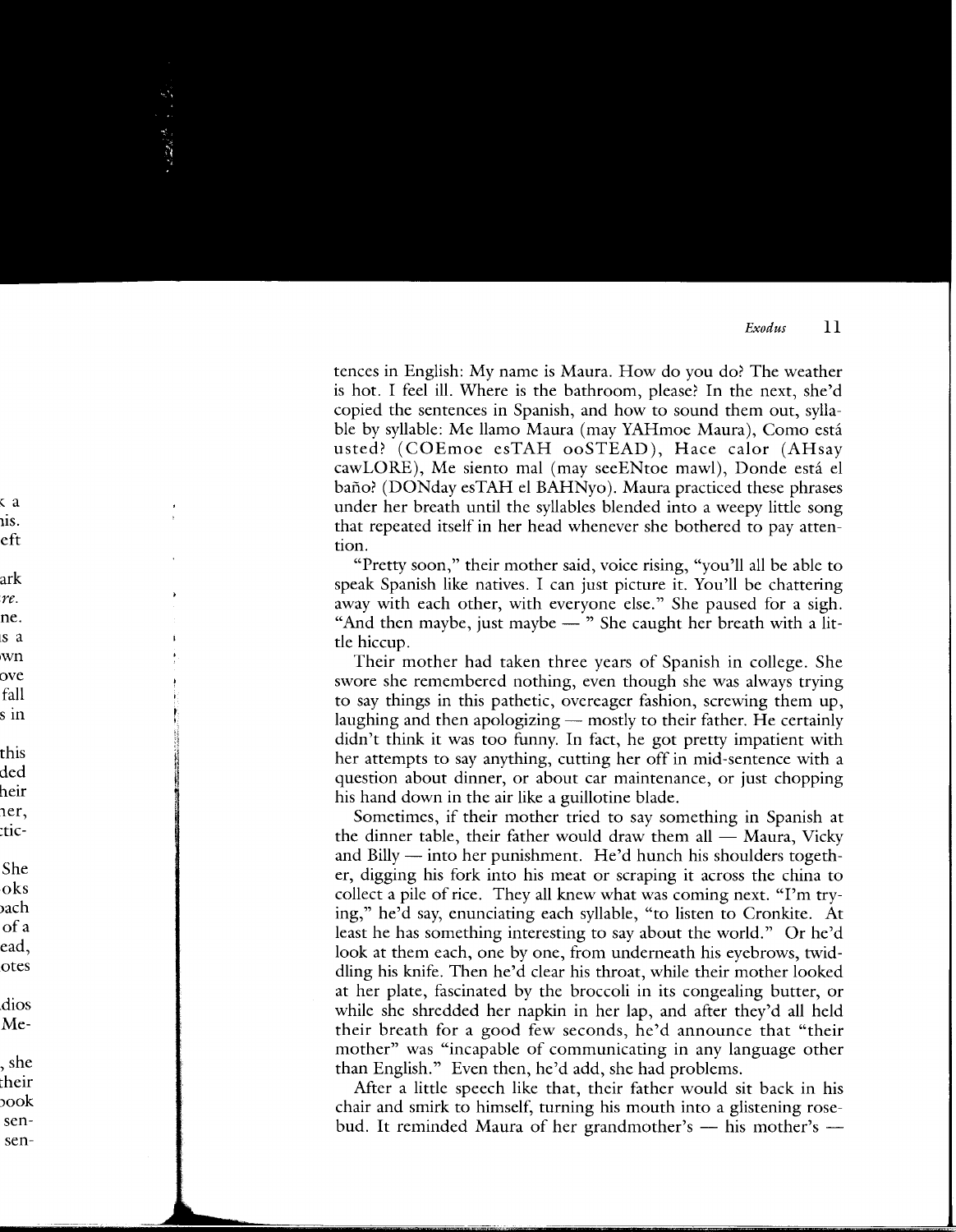powdery, lipsticked pout. His own Spanish was, of course, excellent: he'd lived for a few years in Colombia with a bunch of coffee plantation peasants, researching their social structures. He'd filmed them working in the trees, speaking to each other and to the camera. The peasants spoke several Indian dialects in addition to Spanish, their father told them, which continually stumped the graduate students he assigned to their study. He still liked to watch the films he'd made, sitting in the living-room with his favorite grad students. They'd laugh and repeat the gibberish Indian words together, their father laughing and talking the loudest of them all.

All that Colombia stuff was before Ray, Maura's "biological" father (that was how their father, Joe  $-$  Maura's stepfather, to be precise - liked to refer to him), died from cancer. The way Joe told it, he met Ray when he came back from the field. They were working at the same university in New Orleans, and the two of them would hang out at the gym and then at bars, talking about intellectual ideas until "the crack of dawn." Or so Joe said. Maura's mother didn't talk about it.

"Who wants to sing a little song for us?" asked Maura's mother. She leaned back in her seat and drove with her arms straight out in front of her. It looked as if she was trying to stretch herself.

Billy, always silent, slept in the front seat, a tendril of drool dotting the shoulder of his tee shirt. Vicky stared at her book. Maura simply sat.

Maura's mother peeked into the rearview mirror. She expected a show of hands. She was like that, forever the first grade teacher. Their father made fun of her precise way of talking. "Jesus," he'd say, "you've been teaching those idiots for so long that you're becoming one yourself."

He liked to say this kind of thing when they had company. Most of his friends were graduate students with wives - the wives never said anything. Only their mother had the nerve to say anything during those "intellectual" conversations, and then their father would make fun of the way she was talking. "She's just a schoolteacher," he'd say. "You have to forgive her." There would be a little pause as everyone looked first at their father, and then at their mother. Then one of the grad students would say something about jogging, or about someone else in their department, and the talking would go on around their mother's red face and their father's tiny sneer.

Their mother was still worried about the song. "Vicky, what can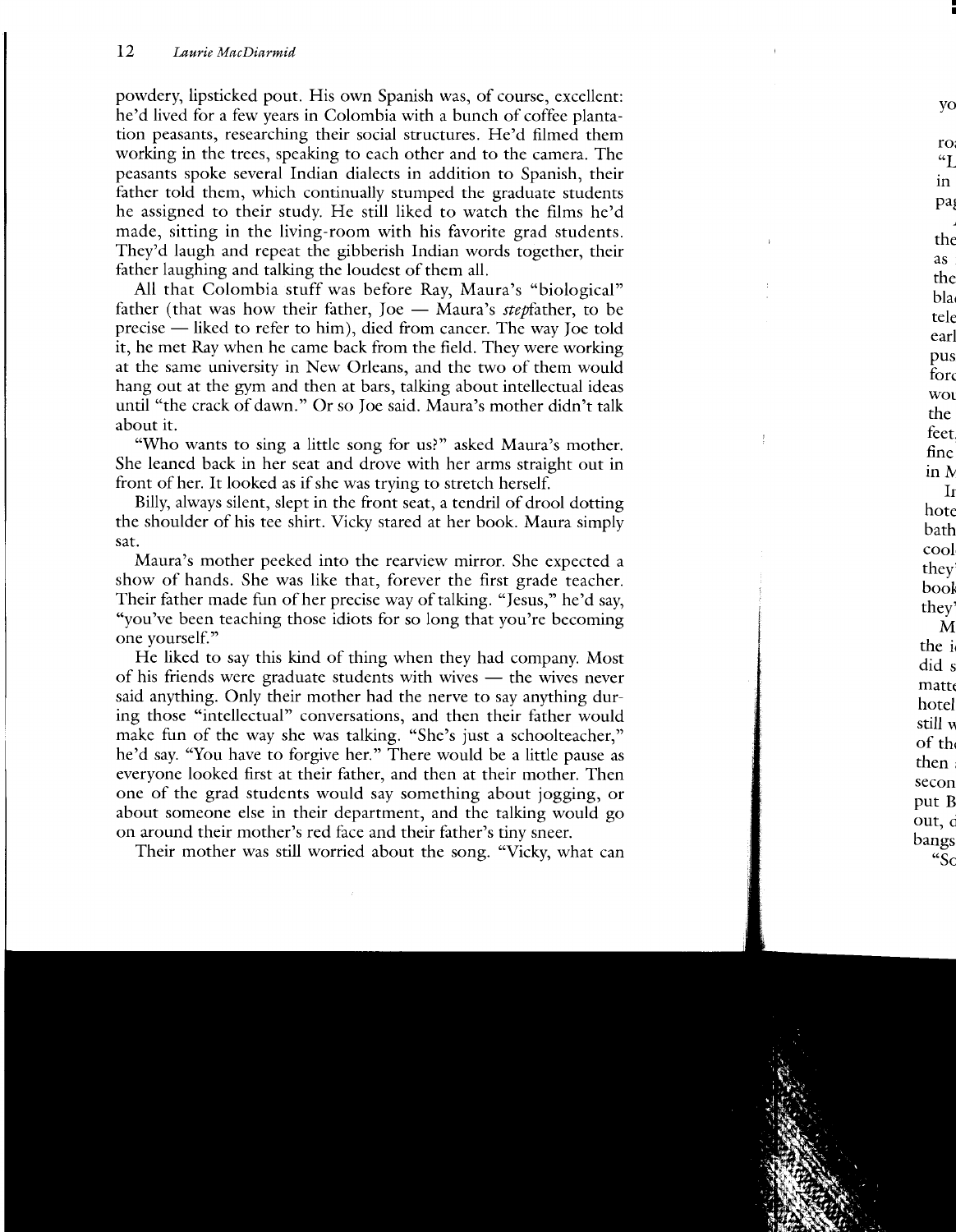you sing for us?" she said, wheedling.

"I know," Vicky said, and started in on the song about the cockroach. Their father had taught her to repeat the Spanish syllables. "La cucaracha, la cucharacha!" As she sang, Vicky bounced around in her seat, knocking the open book onto the floor. Several of its pages crunched. Maura stared out the window.

A colorless accumulation of trees, houses, and asphalt swept past the car. They'd driven, relendessly, through three states already. And as far as Maura knew, twice that many states or more waited for them, unmoving, while Pittsburgh fled behind them as surely as the blackbirds, ripped away like huge exclamation points from sagging telephone lines. They rode with the windows shut even though the early August heat, frantic with cicadas and flying beetles, seemed to push them back the way they'd come with an equal and opposite force  $-$  so that the yellowish soot, stirred up from empty fields, wouldn't blow in over them and the luggage and boxes piled high in the rear; so the dust wouldn't collect on the bags stuffed under their feet, or dirty the damp pillows crammed between them. Even so, a fine silt wormed through the open vents. The air itched and burned in Maura's nostrils.

In another hour or so, their mother promised, they'd pull into a hotel and settle in for the night, unpack the overnight cases and the bathing suits getting moldy in their plastic bags, and haul out the cooler for a supper of hard-boiled eggs and bruised plums. Then they'd swim, letting their mother doze in a chair by the pool, a fat book spread over her face, and when the sun slipped into the ground they'd drip in, at last, to divide the two double beds between them.

Maura, just turned fifteen, was not fond of moving, much less of the idea of moving lock, stock and barrel to a foreign country, nor did she relish long, cramped car trips with the family. Or, for that matter, of picnicking on the same food for three days, of sharing a hotel bed with a sister who kicked in her sleep and a brother who still wet his sheets. After a first night spent sleeping on the very edge of the mattress, under only a corner of the blanket and sheet, and then another spent in the same place, the acidic odor of urine every second pinching her back from sleep, Maura begged their mother to put Billy and Vicky in the same bed. "They'll pull each other's hair out, dear," her mother said, already exasperated at 7 a.m., her wispy bangs matted to her forehead.

"So let them," was Maura's answer. "What do I care?"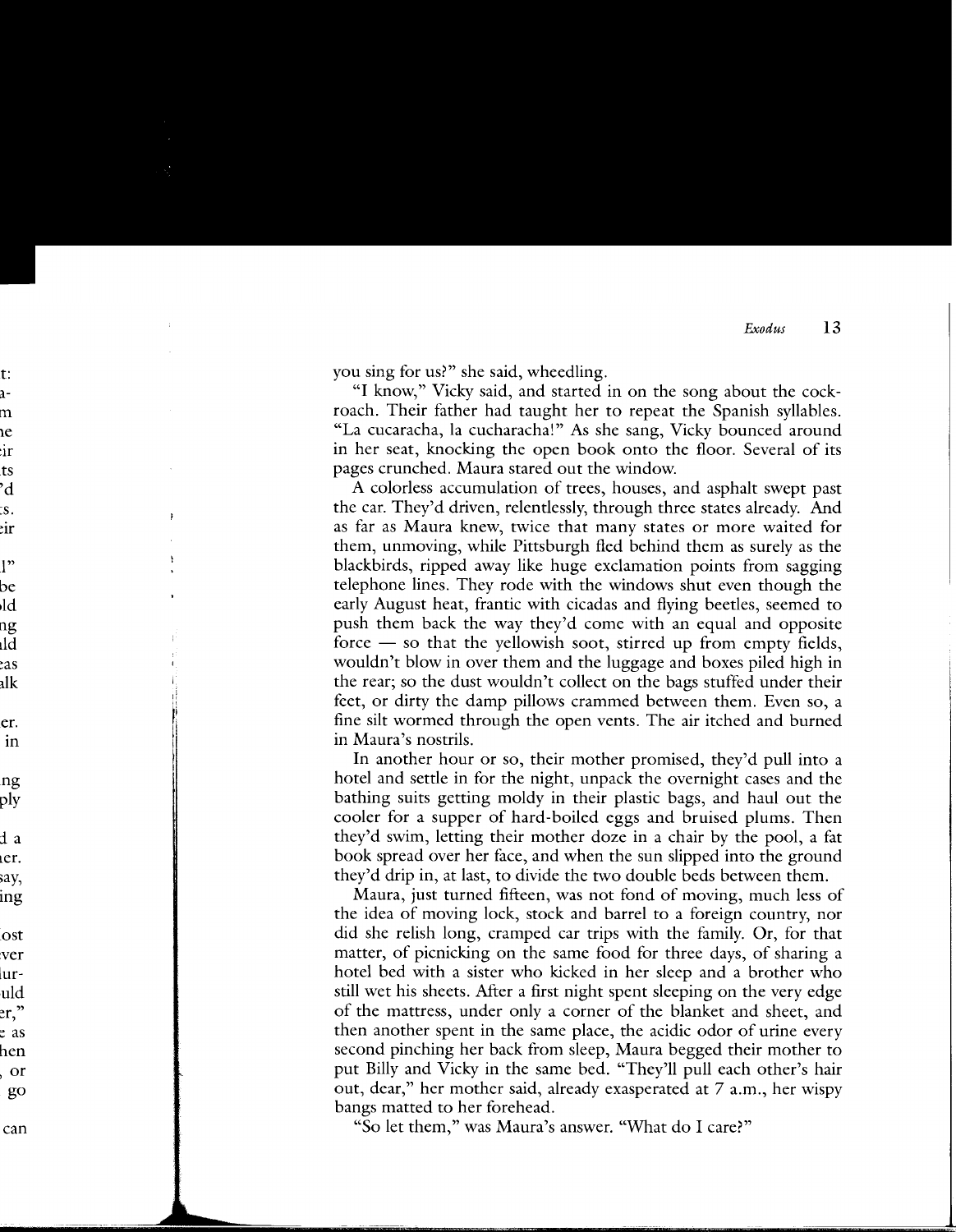Their mother looked disappointed, rather than angry. She just shook her head and put something else in the suitcase.

But that night, the third night out, Maura's mother  $-$  after ten hours of driving on flat, melting road  $-$  just watched as Maura made Billy and Victoria get into the same bed. And she kept watching, from the other bed, as Maura packed a row of pillows between them. When Maura came over, her mother leaned back without saying anything and lifted the blanket for her to slide in.

Maura's father, Ray, died when she was two. A year later, her mother married Joe, and they went to Mexico for their honeymoon in her mother's Volkswagen bug. Maura stayed with her new grandparents in New Orleans. A hurricane knocked out the lights and blew down oak trees all along the block. In the morning, the air smelled thick and meaty, full of honeysuckle and stale puddles.

Now Maura allowed herself to look at her watch. They'd been driving for almost seven hours. To keep herself from counting, she tried to read her book - *Hitchcock's Best* - but the road snatched the words away from her eyes before she could get a good grip on them, and the sentences oozed into her stomach. They crouched there, heavy. She swallowed and looked out the window  $-$  not at the trees and grass but ahead at the unfolding road  $-$  her mother all the while shaking her head and saying "Maura, I told you not to read in the car, didn't I? If you get sick, this car will reek to high heaven."

Maura had always been the one to get sick in the middle of the night. She'd wake up and the bed would be reeling, her stomach closing on itself like a big fist. She remembered stumbling out of bed, once, when Vicky was so little that she still slept in their parents' room. She couldn't make it to the bathroom before she puked all over a hooked cat rug that Grandma Natch, Ray's mother, had made her. Her mother appeared in the doorway, rubbing her eyes and wrinkling her nose. "Oh God," she sighed. "I hate this. I hate this so much."

Mama's mother had never been sick until she was pregnant with Vicky. Now the smells and tastes of things that she'd loved when she was with Ray made her violently ill. She was allergic to oysters, for instance, and hard alcohol didn't sit well in her stomach. But when Maura got sick, her mother acted as if it were something that Maura did on purpose. As if Maura did it to punish her  $-$  to make her get out of bed in the middle of the night, or to piss Joe off.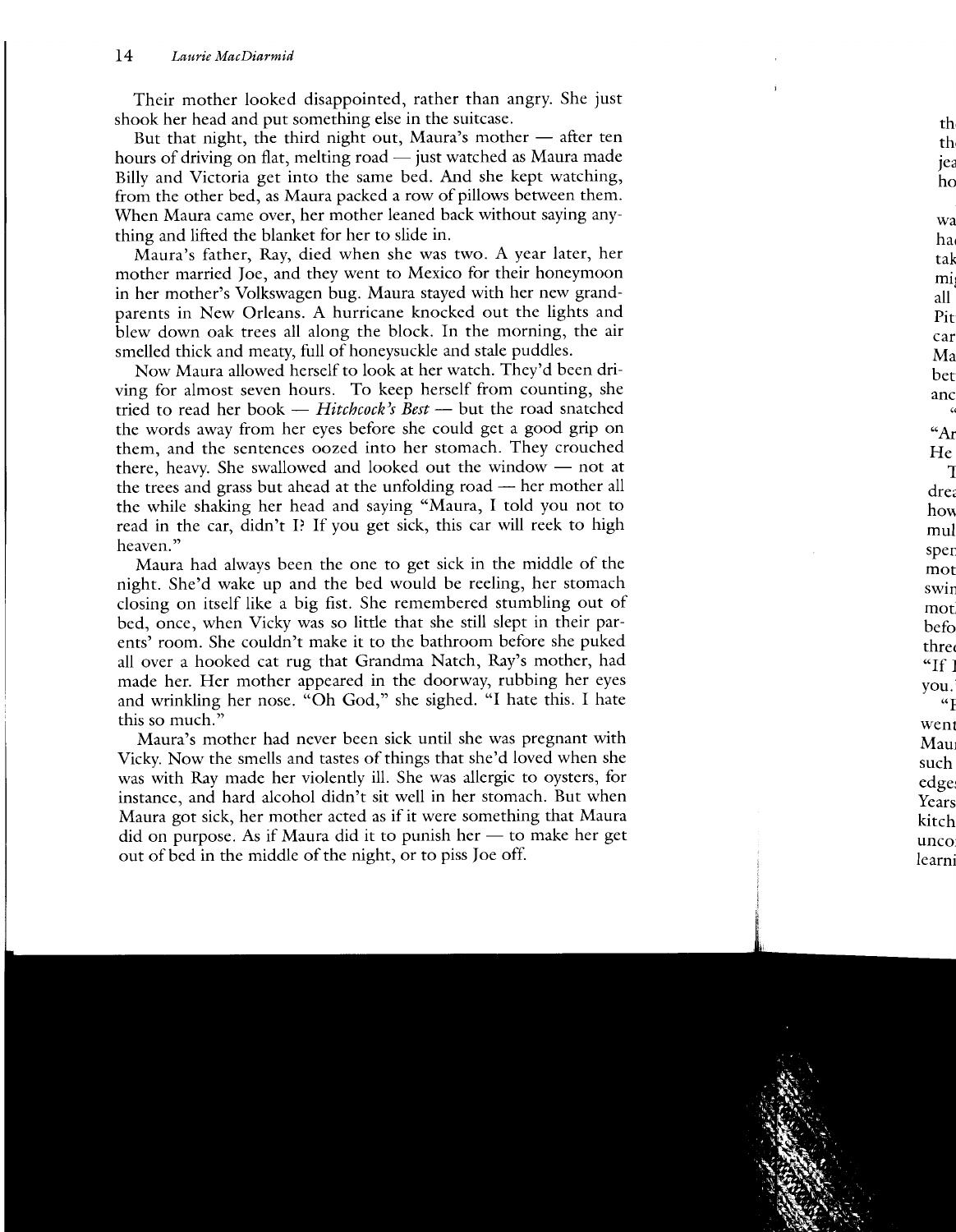Maura did not want to get sick now, so she forced herself to forget the book and trained her eyes out the window, straight ahead, where the road boiled up and evaporated into a sky the color of ruined jeans. May YAHmo Maura, she thought. AHsay caw LORE. It makes hot, hot, hot, Maura thought.

All of Maura's friends in Pittsburgh, amazed by the fact that she was to travel over a thousand miles by car, maybe three thousand, had stood speechless as she showed them the snapshots Joe had taken of the American School, of the neighborhoods where they might be living soon, of the shops and cars and people on the streets, all of which looked like  $-$  almost  $-$  the shops and cars and streets in Pittsburgh. Only in Spanish. Shuffling the pictures like a deck of cards, passing them around, surrounded by her jealous friends, Maura had convinced herself, at last, that soon everything would be better  $-$  that they would go to Mexico and somehow find some balance, some peace.

"We're definitely going to love this," Maura's mother said. "Aren't we?" She reached across the seat and grabbed Billy's knee. He kept his eyes closed.

Those days with the pictures, at her old school, might have been a dream. Listening to her mother talk, Maura could only remember how, each time they moved, more and more disappointments accumulated. No one dared point them out, though. The year they'd spent in New Orleans, Joe had parked them, every weekend, at his mother's house. While he and their mother took sailing lessons, swimming in pools with all of their clothes and shoes on, Joe's mother made them get down on their knees and say their prayers before going to bed at eight, and then made them get up early for three hours of church and Sunday school. They couldn't complain. "If I had to suffer that for eighteen years," Joe said, "so should you."

"Every day will be an adventure in learning," Maura's mother went on now. Mexico would be fabulous for them, yes indeed. Maura pictured the tight, lipless smile her mother used to punctuate such chipper monologues. That kind of talk, all careful around the edges, had always been used to plaster over unpleasant situations. Years back, after another shouting match with their mother in the kitchen, Joe had pulled Maura aside, his hand tight around the uncontrollable tremble in her arm. "Mommy and Daddy are still learning things about each other," he'd said. "Sometimes they have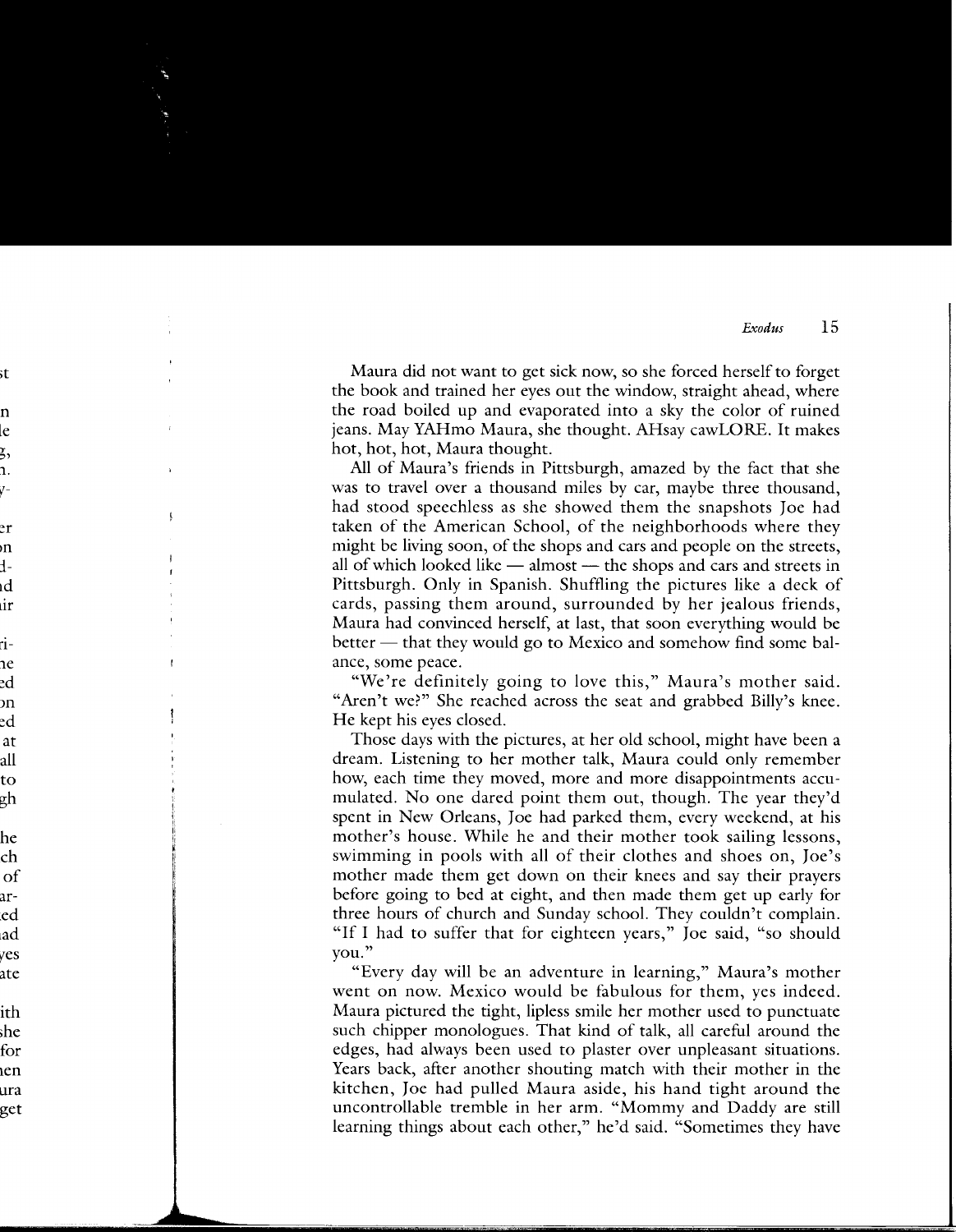minor disagreements, but that's all normal in any relationship." Once, Maura had crept down to the third stair to see their mother throw a chair across the kitchen. Her stepfather grabbed her upper  $arms$  - the same way he'd held hers to stop the trembling, only much harder  $-$  until their mother cried out and fell to the floor, arms up as if praying.

And the next day, at the breakfast table, their father, voice flat as paper, had declared that he and their mother had worked out their "differences." When he said it, Maura's mother turned her face away.

Maura could not believe that this situation was much different. She knew, for instance, that when Joe announced this transfer, her mother had simply smiled  $-$  her eyes a terrible brightness  $-$  and later that night Maura had heard the familiar rumble of their voices from the bedroom.

"Don't you think so, Maura?" her mother said now.

"What?" Maura leaned forward and wrapped her arms around her mother's headrest.

"The way the road looks. Vicky says it looks like water the way it shines. Isn't that a beautiful way of looking at things?" Maura's mother thought everything Vicky did and said was precious.

"Maybe," Maura said.

"Like a swimming pool," Vicky pronounced. She stuck her legs under the front seat and kicked. Billy dozed on.

"It's the heat, Vicky," Maura's mother said. "The road bakes and distorts the air right above it. That creates the illusion of water, the waves we see in the distance. Doesn't it look refreshing? I could jump right in. Why don't you get the map out, Maura, and we'll see how far the hotel is from here."

Maura groaned. Her mother was always insisting that she look at the map  $-$  no matter how hard she looked at it, it persisted in its mess of lines and squiggles. "Where is it?" she said.

"Billy, wake up and hand your sister the map." Maura's mother shook him by the arm. "Hand your sister the map, dear."

Mumbling, he tossed the map behind him. It fell underneath the pillows so that Maura had to dig for it. "God," she muttered. If their father had been in the car, Billy would have been disciplined. But their mother was notoriously lax about enforcing the rules.

"That wasn't very nice," their mother said, taking her eyes from the road and glaring at Billy. "Why did you do that? Do you want me to tell your father?"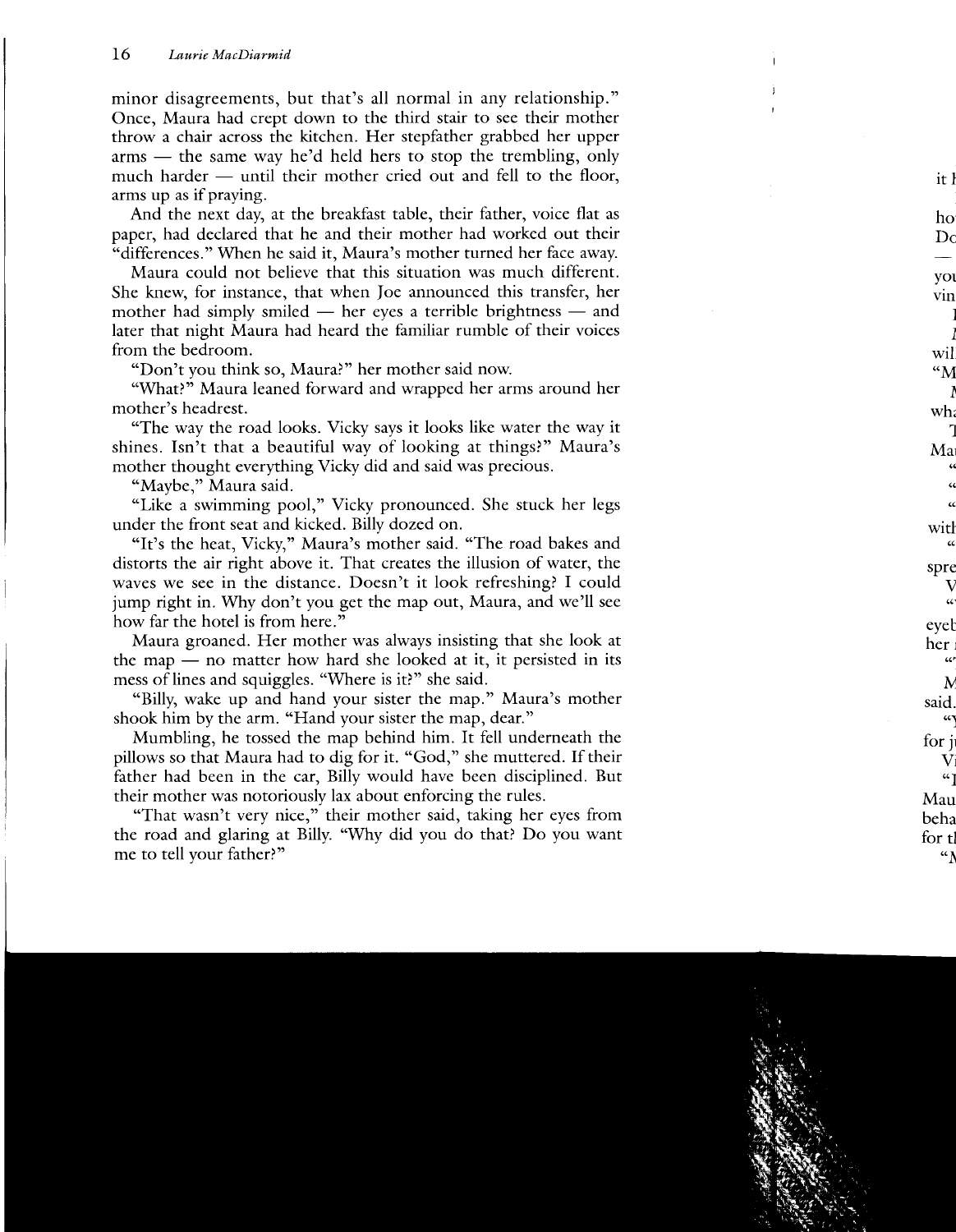Billy shrugged. His hair fell into his eyes.

"Answer me," their mother said.

"No," Billy told her.

Maura wasn't all that concerned about the map falling. She wished it had blown out the window.

But Maura's mother said, "We're all tired and want to get to the hotel soon and you're just holding us up with these senseless antics. Don't do it again. Next time, I will note it down  $- I$  will make a list  $-$  and give it to your father when we meet him in Brownsville. Do you hear?" She turned in her seat to stare at him, for emphasis, driving without looking, her mouth a straight line.

Billy leaned against the window and crossed his arms.

Maura kept her eyes on the dotted white line. In her mind she willed the car to remain in the lane, but it began to creep out. "Mom, you're veering," she said, "you're veering out of the lines."

Maura's mother swerved back and punched the accelerator. "See what you make me do?" she said.

They sped past a house, then a blue car. The road emptied and Maura leaned forward to check the speedometer: 65. She sat back.

"Do you have that map open?" her mother asked.

"Not yet."

"How many times do I have to ask a thing, Maura? What's wrong with you, anyway?"

"Here it is," Maura said, "I have it," and unfolded the map, spreading it out over her lap and the pillows.

Vicky batted at the map. "Get it out of here," she said.

"Vicky — " Maura's mother peered into the rear view mirror. Her eyebrows creased again, dragging her forehead down to the top of her nose.

"Tell her not to put it here, Mom," Vicky said.

Maura stared at Vicky. She had her grandmother's eyes, everyone said. And her father's mouth. She was sneering.

"Your sister is trying to read the map, dear. Please just bear with it for just a minute longer, will you?"

Vicky punched the edge of the map.

"If I have to inform your father of this when we see him," Maura's mother warned, "I will. I'll tell him all about your selfish behavior and we'll see what he has to say. And I won't be responsible for the consequences."

"Mom!" Vicky wailed.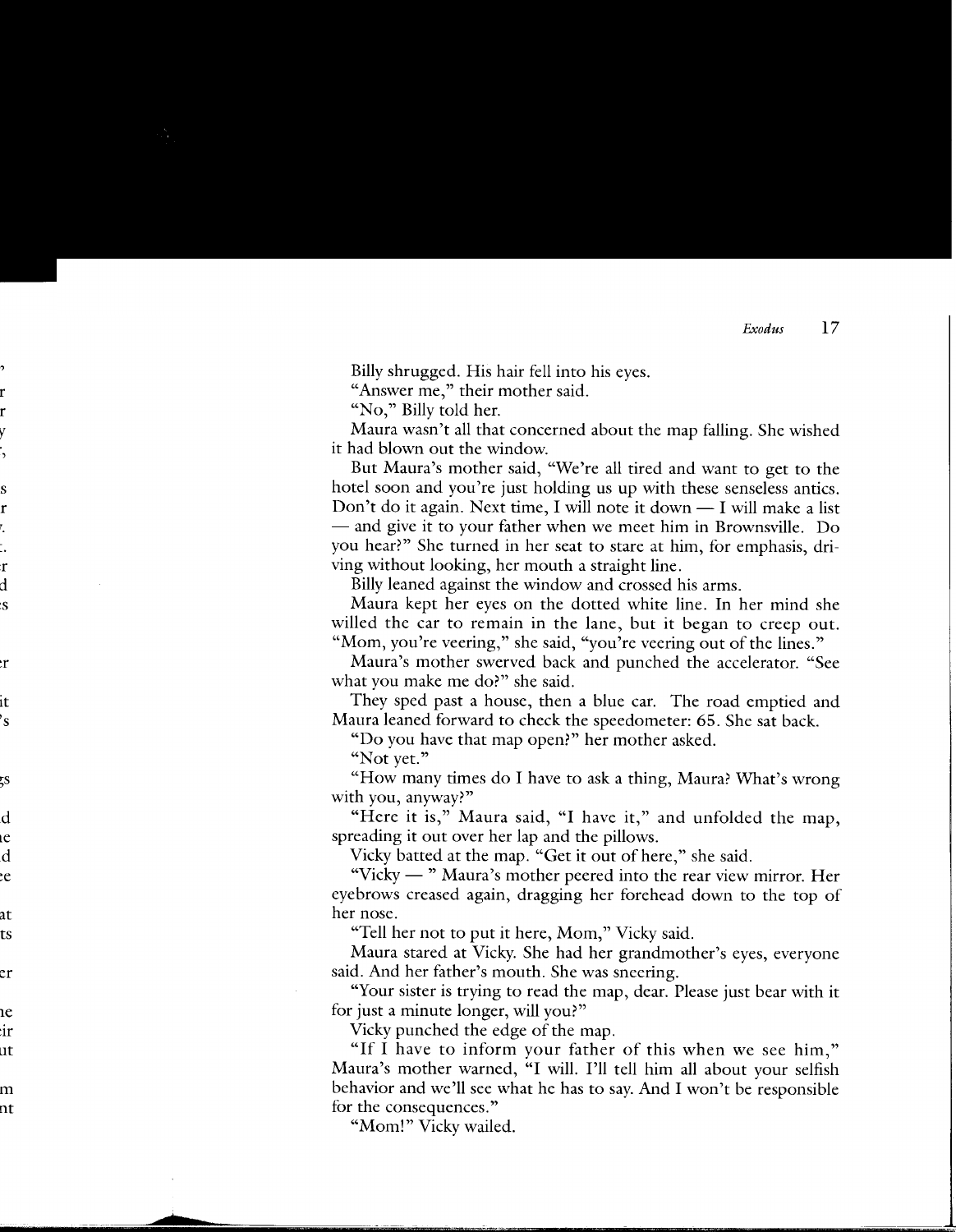"That's enough," their mother said. She pressed her foot on the accelerator again: 68. "How many miles, dear?"

Maura stared at the map. "Where are we?"

"Lincoln's birthplace should be somewhere nearby," her mother said. "Look for that."

Nothing looked in the remotest like the place where Lincoln had been born. Unless, Maura thought, he'd been dumped in the middle of a tangle of squiggles and numbers. "I can't find it," she said.

"Oh shit, Maura," her mother said. "Do I have to do it? Can't you see that you're the only one who can do it right now? Can you manage to do this small task for me or do I have to pull over?"

Maura felt the blood rush to the ends of her fingers and all the sounds well up like water in her ears.

"Hand it over," her mother said, sticking one hand over the back of the seat and steering with the other. The speedometer read: 70.

"Wait." Maura searched the map frantically for anything beginning with  $L$  or  $B -$  as in Lincoln, Birthplace. Nothing.

"Give it here," her mother said, wiggling her fingers over the back of her seat. "Come on."

"Wait," Maura said. "I'm looking." The lines blurred and separated, then blurred again - optical illusions. Like the road itself, ahead, and the sun, messy egg yolk, dropping down into it.

"Give me the map, dammit." Her mother snatched at the air. Maura lifted the open map over the seat and her mother grabbed it, shoved it into the space between her arms and the wheel. "Why is it we can't do anything right?" she muttered.

Maura's mother drove for a few minutes looking up and down between the map and the road. Then she stabbed the paper. "We're here," she said. "We have to get here." She moved her finger up the map, glancing at the road and back again. The car wavered between the shoulder and the dotted line. Maura willed the car straight. Up ahead, metal roofs and tiny swimming pools like lozenges glimmered with distance. All this appeared clear to Maura. And unmoving. Perhaps, she thought, they had become suspended in that one horrible moment, the moment of looking.

Maura's mother pushed the map away, over her head. "Can you at least fold it?" she said. "I'm begging you."

Maura retrieved the crumpled map. Even the refolding of it seemed an impossible task. The creases eluded her. Vicky stared at Maura from across the pillows, scratching at her rash.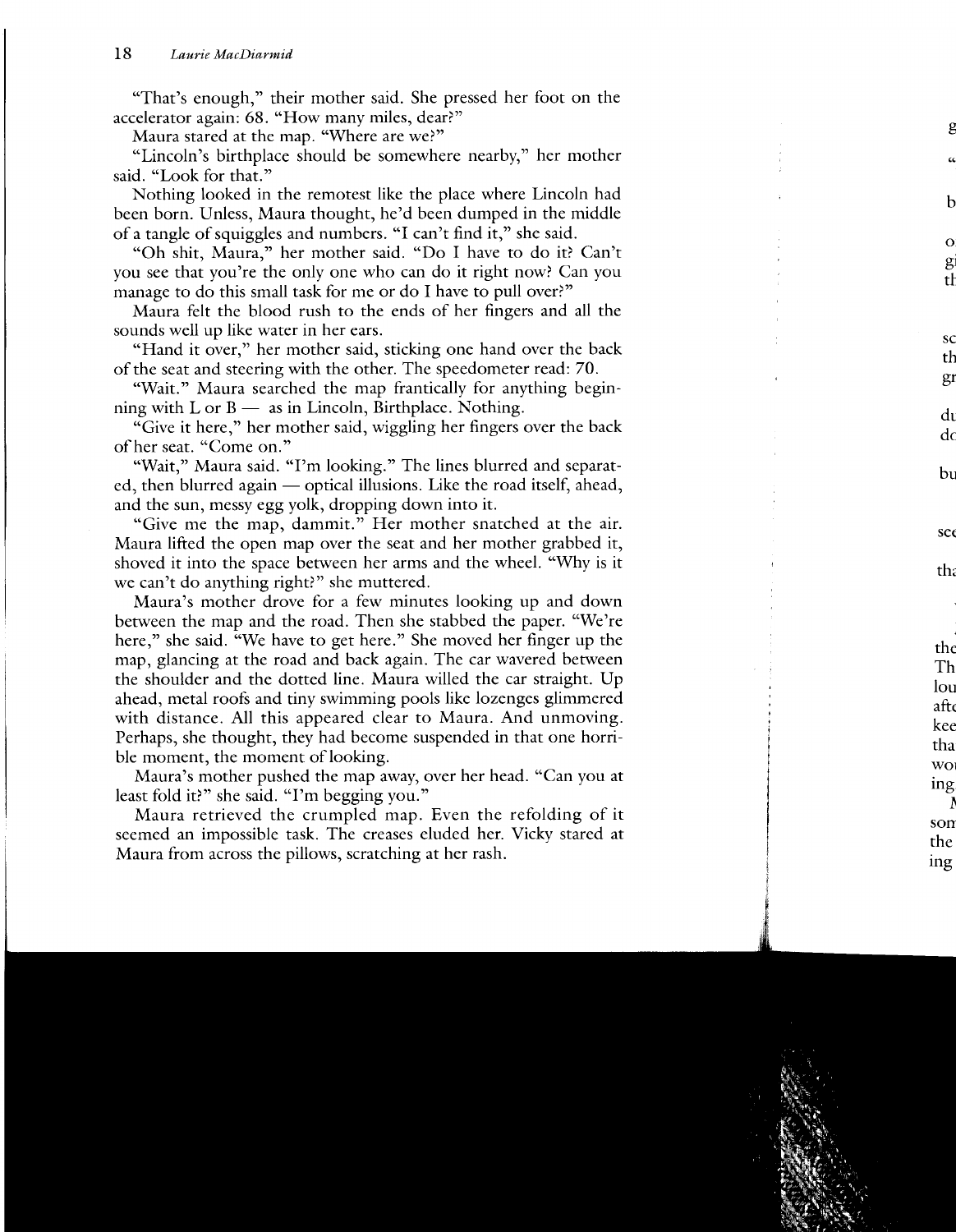"Stop that," their mother said, into the rear view mirror. "You're going to draw blood if you don't quit."

"Asshole," Maura whispered, tangling the map together. "Asshole."

Vicky gave Maura the finger. Her fingernail, ringed with dirt, was bitten down to the cuticle.

"You girls settle down," their mother said. She tightened her grip on the steering wheel, knuckles whitening. "I do not want to have to give your father an accounting. And I don't want to have to make threats every five minutes, either."

Maura leaned back. May seeENtoe mawl, she thought. I feel sick.

And then their mother was screaming: "Son of a bitch," she screamed, swerved hard to the right  $-$  a muffled thud at the side of the car  $-$  and then the car careened onto the shoulder, crackling gravel as they shuddered to a stop.

The car and luggage rocked slightly. Everything disappeared into a dust tornado. Their mother hunched over the steering wheel, head down.

"What was it, Mom, what was it?" Maura hadn't seen anything but the impossible map. "Did we crash? Is there a flat tire?"

"A dog," she gasped. "We hit a dog."

"On my side of the car?" Maura's stomach lurched; her head seemed to float off its shoulders. "No way," she whispered.

Their mother sat back and, in the rear view mirror, Maura saw that her eyes were glazed, slicked.

"You hit a dog?" Maura said.

Vicky opened her mouth to cry. No sound came out.

Maura said: "Did you kill it?" Maura had always loved dogs  $$ they had all wanted one forever but their father would not allow it. They didn't have any room for a dog, he said. Dogs were smelly, loud and expensive. They would not feed a dog, he said, or clean up after it; they would kill a dog as surely as they had killed their parakeet, and their hamster, and the fish. But Maura had always assumed that, if they'd gotten a dog, she would have taken care of it and it would have loved her. Even now, when she was fifteen and past hoping, she couldn't help wishing for a dog. And now they'd killed one.

Maura's mother unbuckled her belt and opened her door as if something heavy were pushing it closed on her all the while. "Stay in the car," she told them. She walked around the side of the car, shaking her head and pursing her lips. She paused, hands on hips, by the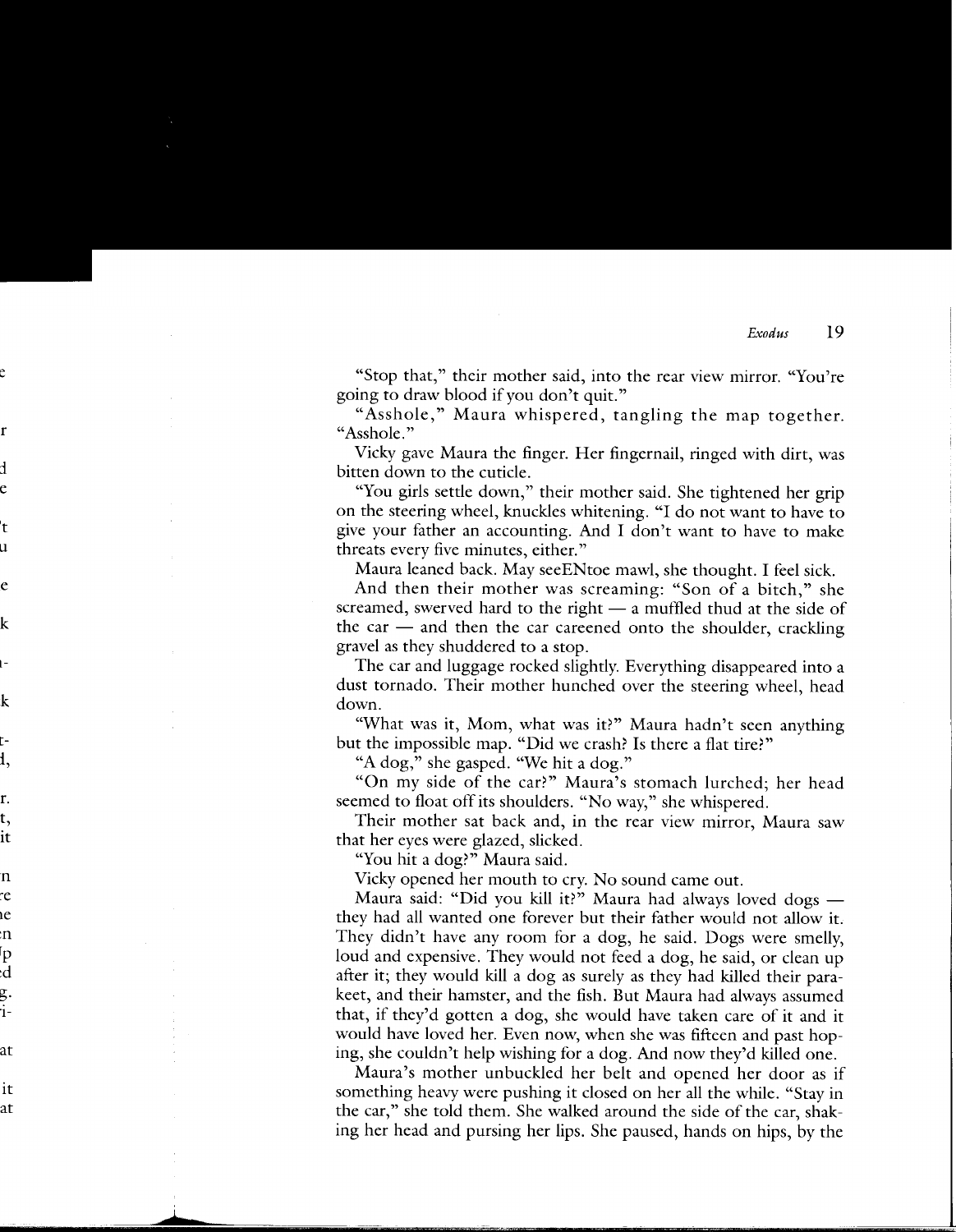back wheel. She put the back of one hand to her cheek, as if checking herself for a fever. Then she turned her back to them.

All three of them got up in their seats and looked out the back, peering over the tiers of luggage, to see their mother walk down the empty two-lane, head sagging. After several hundred feet, she began to blur. They watched her bend over the grass and put her hands on her knees.

Billy had his hand on the door handle.

"Don't move," Maura said. "Move and you're going to get it." She opened her door.

Vicky whimpered but didn't try to get out.

Maura stepped onto the loose gravel and felt the land rushing up her legs, the sky pushing her down. Her head still felt loose and empty. She faced the car. She looked at the side, where the plastic molding traveled cleanly, almost to the rear wheel well, before it jumped out from the car like a question mark, or a yelp of pain and surprise. There was a bit of blood smeared on the tip of the molding, and on the rim of the well  $-$  also bent  $-$  and blood spattered in delicate drops over the hubcap. Maura's knees turned to water. She bent down, put her head between her knees, and threw up.

"Are you sick?" Vicky stood looking over her.

"No," Maura said, wiping her mouth.

"Mom killed it," Vicky said.

"She didn't kill anything." Maura kicked gravel over the vomit so their mother wouldn't see it. "Get in before she comes back."

All the while their mother had been out by the grass, looking and shaking her head. Now she rose up and crossed the road to a house, where she stood on the porch for another five minutes, talking with someone behind the door. Finally, she started back, head down.

"I can't figure out who it belongs to," she said, getting in. "No one's seen it around here."

"You killed it," Vicky said.

"I didn't kill it, dear, it was an accident. It's just hurt  $-$  it has a little blood on its head and it's acting funny  $-$  but there's nothing we can do about it now, not knowing who the owner is or where that person could be at this moment." Their mother talked without pausing for breath, as if there were no end to what she had to say. "I spoke to a woman across the road who thinks the dog is a stray. She said it's in heat, and maybe it was running from another dog when it barreled out into the road like that without looking." She turned her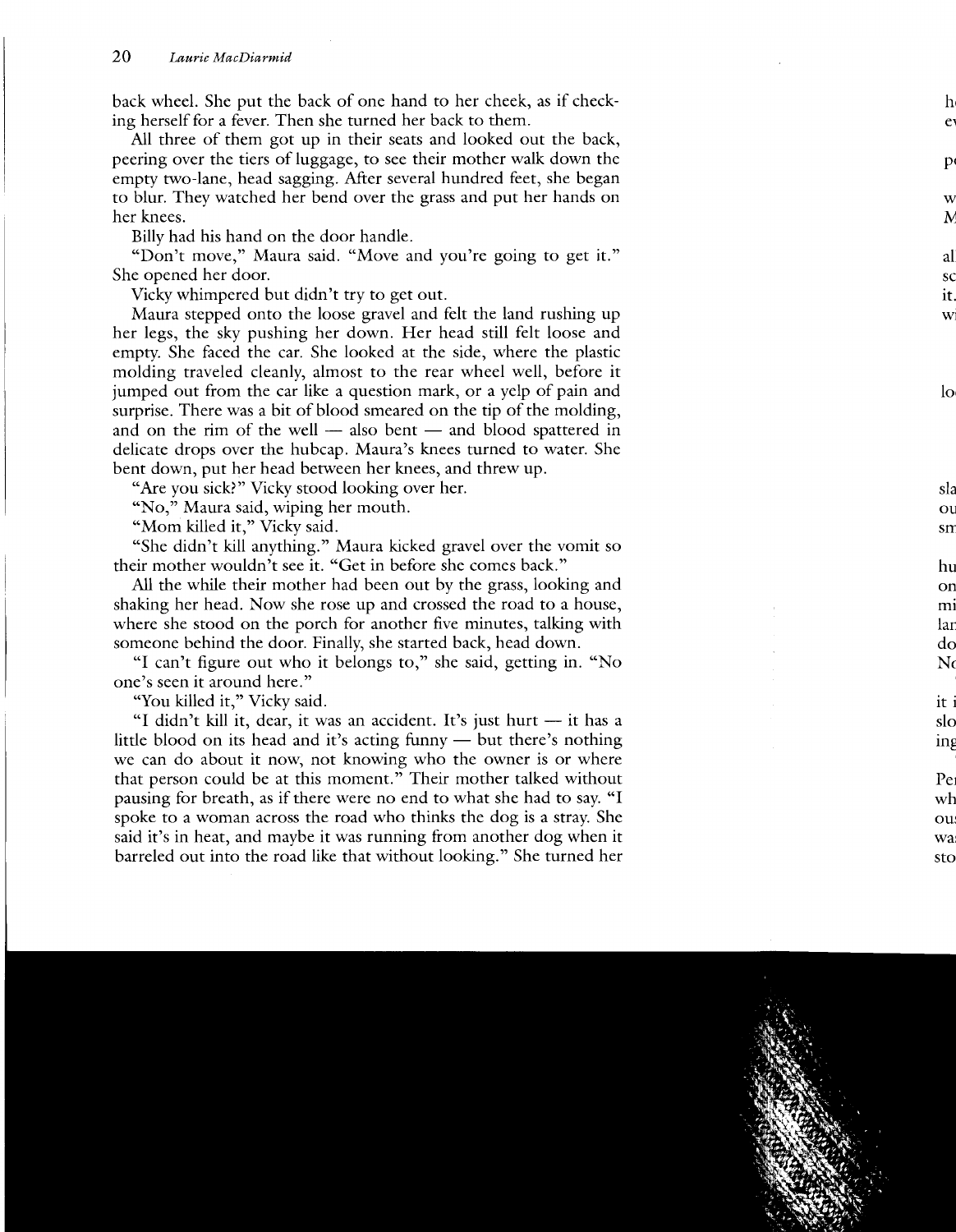head a bit to see Vicky. "It ran right into us, dear, I couldn't avoid it even though I turned out of the way. The whole car is dented."

She turned back and said, "Your father will have a fit. Shit." She pounded on the steering wheel with both fists.

"We should take him to a doctor and save his life." Billy's voice was flat. "We should get him and take him to the hospital. Go back, Mom."

"We can't, dear," their mother said. "It's just not possible. First of all, there's no room in the car, and second, the dog is hurt and very scared. It was snapping and growling and wouldn't let me come near it. For all we know, it has rabies. Do you want me to get infected with rabies?"

"Go back," Billy said.

"Do you think it'll die?" Maura had to know.

Their mother sighed and dropped her shoulders. "I don't know. It looks bad."

"Put it in the car with me," Vicky ordered. "I'll hold it on my lap." "Go back, Mom," Billy said. "Mom, go back."

Their mother shook her head. "I'm sorry, honey," she said.

Billy slouched in his seat for a second and then, without warning, slammed his feet into the glove compartment. Their mother reached out and put a hand on his knee, gently, but he pulled back and smashed the dash again.

The same nothing filled the car that had filled it before. It was hung like a great curtain between them and whatever might happen once they got going. But it seemed impossible to get going  $-$  they might never move again from that spot, Maura thought; this evil land would always be around them with its yellow stillness, and the dog would always be behind them, growling to itself, bleeding. None of them would ever be able to speak again.

Their mother said: "I'm sorry, kids, I really am. But that's the way it is." She started the engine and put the car in gear, then let it roll slowly from the shoulder to the highway. They were definitely moving. Something like a bird yelled out, as if in answer.

"There's nothing we can do," their mother said, still coasting. Perhaps she'd been crying, Maura thought, at the side of the road, when she had her hands on her knees  $-$  but now she was dead serious, dry, her shoulders held straight ahead. Maura imagined that she was a statue in the front seat, her lips and cheeks blending into grey stone.